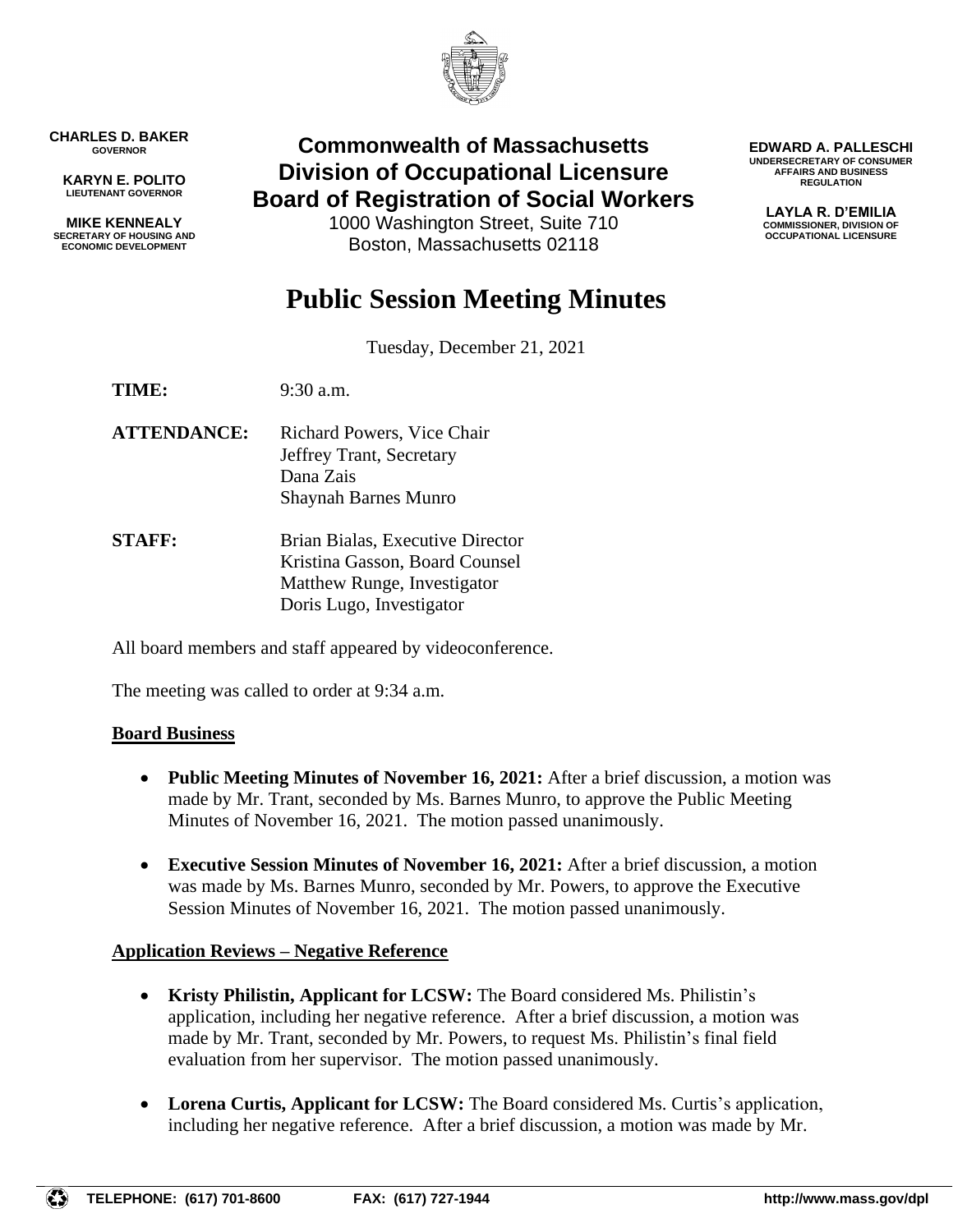Trant, seconded by Mr. Powers, to allow Ms. Curtis to continue with the licensing process. The motion passed unanimously.

• **Maria Rosati, Applicant for LCSW:** The Board considered Ms. Rosati's application, including her negative reference. After a brief discussion, the Board directed staff to invite the supervisor who wrote the negative reference to a meeting for an interview.

## **Application Reviews – Prior Discipline**

- **Rachel Hagen, Applicant for LICSW:** The Board considered Ms. Hagen's application, including her prior discipline with the Board. After a brief discussion, a motion was made by Ms. Zais, seconded by Ms. Barnes Munro, to allow Ms. Hagen to continue with the licensing process. The motion passed unanimously.
- **Jennifer Luke, Applicant for LICSW:** The Board considered Ms. Luke's application, including her prior discipline with the Board. After a brief discussion, a motion was made by Ms. Zais, seconded by Mr. Trant, to allow Ms. Luke to continue with the licensing process. The motion passed unanimously.

## **Correspondence**

• **11.22.21 Email from ASWB re: Examination Data:** Read and reviewed.

## **Monitoring Reports**

- **Aimee Monette, Conditional Licensure Agreement, 12.6.21 Email from K. Moriarty re: Conditional Licensure Agreement:** The Board considered a request from Ms. Monette's supervisor under her prior conditional licensure agreement that Ms. Monette be released from her latest conditional licensure agreement. After a brief discussion, the Board directed Mr. Bialas to respond that Ms. Monette is not released from her agreement and, under that agreement, cannot practice as an LICSW without the Board's approval of a supervisor.
- **Stephen Hoy, 20141015SW010-IT-ENF, Petition to Terminate Probation:** The Board considered Mr. Hoy's petition to terminate probation. After a brief discussion, the Board determined the following:
	- o Mr. Hoy must complete all supervision sessions required under the consent agreement.
	- o After completing those sessions, his supervisor must submit a final report.
	- o Mr. Hoy must complete 2.75 continuing education credits under the consent agreement because the six-credit course he completed was not approved by an appropriate entity.
	- o After those conditions are met, the Board will consider his petition to terminate probation.

**Executive Session** (Closed Session under G.L. c. 30A, s. 21(a)(1), individual character rather than competence, and G.L. c. 30A, s. 21(a)(7) to comply with G.L. c. 4, s. 7, para. 26(c) and G.L. c. 214, s. 1B, to review sensitive medical information)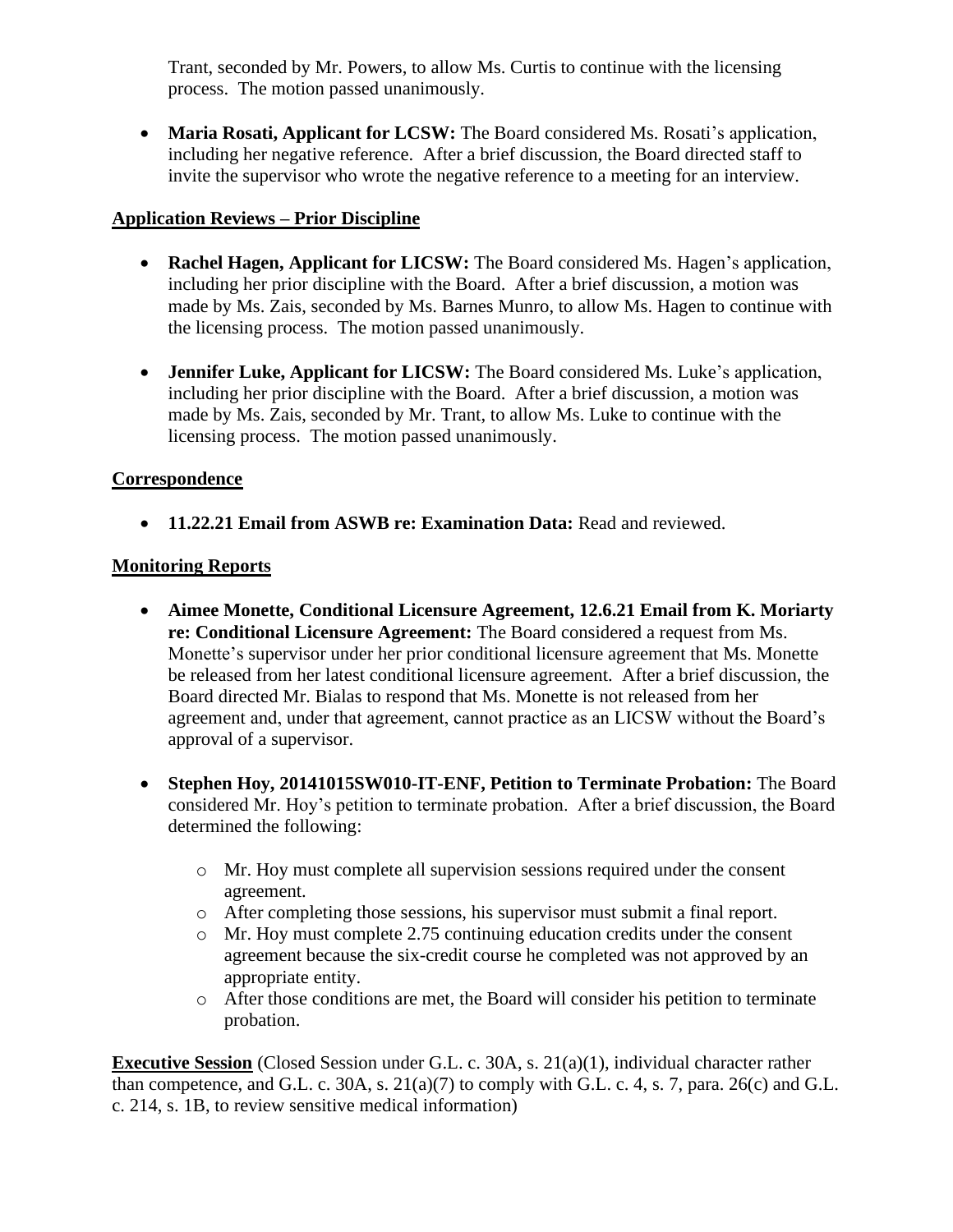At 10:05 a.m., a motion was made by Mr. Trant, seconded by Ms. Barnes Munro, to exit the public meeting and enter into a closed executive session under G.L. c. 30A, s. 21(a)(1) to review the good moral character of an applicant, and under G.L. c. 30A, s. 21(a)(7) to comply with G.L. c. 4, s. 7, para. 26(c) and G.L. c. 214, s. 1B, to review sensitive medical information in a continuing education extension request. The motion passed unanimously by a roll call vote.

The Board entered executive session at 10:05 a.m.

#### **Investigative Conference** (Closed under G.L. c. 112, s. 65C)

The Board entered investigative conference at 10:27 a.m.

During the investigative conference, the Board took the following actions:

#### **Discussions of Orders to Show Cause**

| 2020-001149-IT-ENF (AB): | Gave direction to prosecutor                                                                                                                |
|--------------------------|---------------------------------------------------------------------------------------------------------------------------------------------|
| 2020-000033-IT-ENF (DP): | Gave direction to prosecutor                                                                                                                |
| <b>Cases</b>             |                                                                                                                                             |
| 2021-000913-IT-ENF (JL): | Dismiss; open complaint for<br>CE violation.                                                                                                |
| 2021-000328-IT-ENF (KW): | Mr. Trant recused himself<br>from consideration of the<br>case. The Board will review<br>the case next month when a<br>quorum is available. |
| 2021-000509-IT-ENF (CD): | Refer to the Office of<br>Prosecutions                                                                                                      |
| 2021-000593-IT-ENF (SC): | Refer to the Office of<br>Prosecutions                                                                                                      |
| 2021-000888-IT-ENF (JG): | Dismiss; open complaint for<br>CE violation.                                                                                                |
| 2021-000890-IT-ENF (AM): | Refer to the Office of<br>Prosecutions                                                                                                      |

**Executive Session** (Closed Session under G.L. c. 30A, s. 21(a)(7) to comply with G.L. c. 4, s. 7, para. 26(c) and G.L. c. 214, s. 1B, to review sensitive medical information)

At 11:47 a.m., a motion was made by Ms. Zais, seconded by Mr. Powers, to exit investigative conference and enter into a closed executive session under G.L. c. 30A, s. 21(a)(7) to comply with G.L. c. 4, s. 7, para. 26(c) and G.L. c. 214, s. 1B, to review sensitive medical information in application reviews. The motion passed unanimously by a roll call vote.

The Board entered executive session at 11:47 a.m.